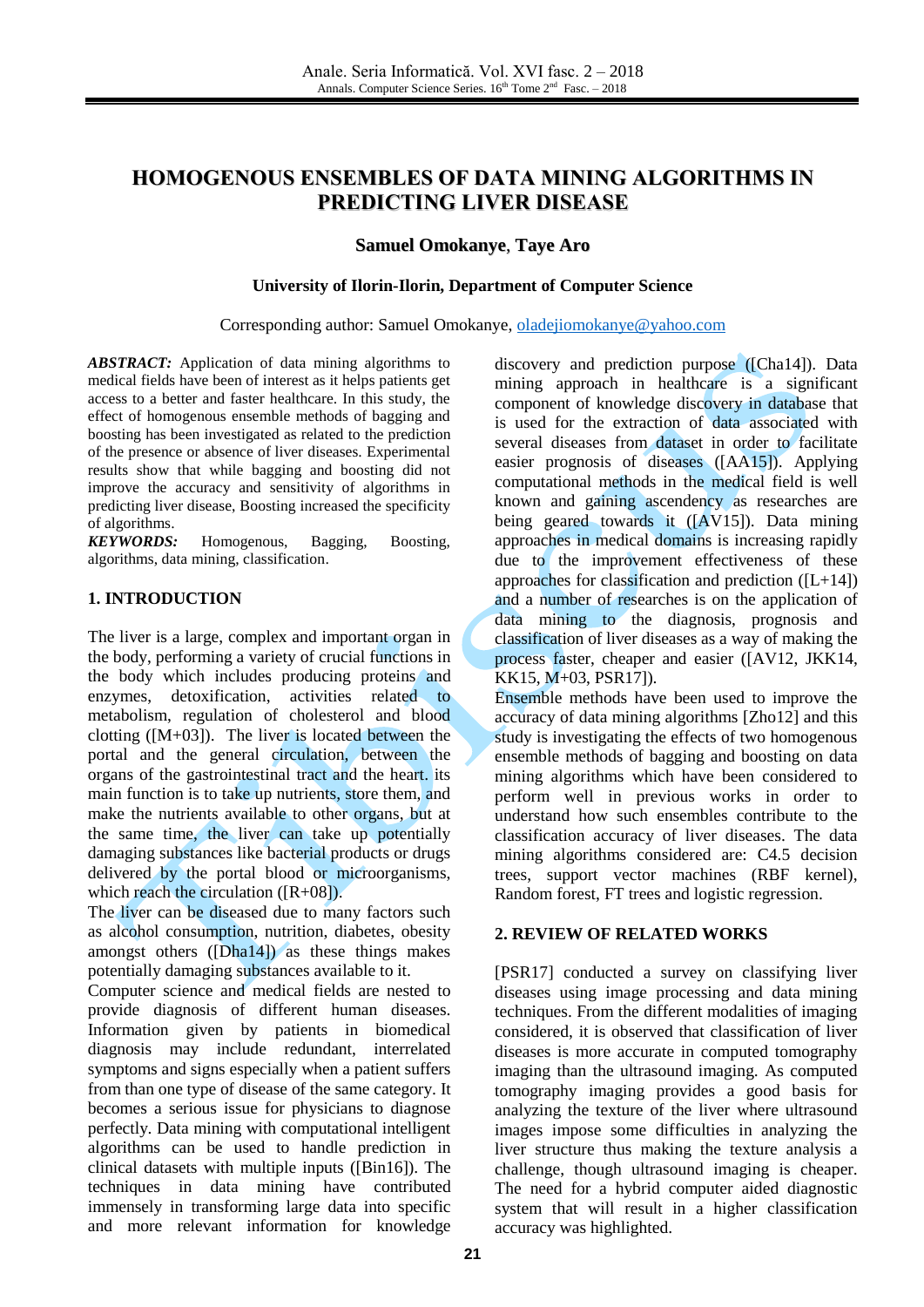[SR16] performed a survey of classification techniques in data mining for analyzing liver diseases, the techniques considered are C4.5, Naïve Bayes, Support vector machine, Back propagation neural network and Classification and Regression tree (CART). The algorithms gave various results based on speed, accuracy, performance and cost, and C4.5 was said to give better results in comparison with the other algorithms.

[AV15] studied the relevance of data mining for identifying negatively influenced factors in sick groups, various symptoms of liver disorders in alcoholic patients were analyzed and negative influence factors were identified especially excessive alcoholic consumption.

[KK15] deployed random tree algorithm to classify liver based diseases. The liver disease type being classified into are fatty liver disease, Wilson disease, Inherited disease, autoimmune disease and Cholestatic disease, while the dataset used contains neurological, psychiatric, pathological, physical and cognitive features all of which are categorized into either high, medium, low or medium/low categories. The paper showed that decision trees are used to model actual diagnosis of liver cancer for surgical and non-surgical treatment.

[KB15] did a survey on the trends of data mining in predicting various diseases in the healthcare system. The use of data mining in discovering relationships between health conditions and a disease is presented, how data mining is being used to discover hidden healthcare patterns from related databases, the diagnosis, prognosis, and classification of diseases while focusing on the current techniques used and the future trends are all discussed.

[JKK14] investigated various algorithms which are Naïve Bayes, Decision Tree, Multi-Layer perceptron, KNN, random forest and Logistic on Indian lover patient datasets containing 414 liver patients and 165 non-liver patients, thus the classification was to either identify one with liver disease or one not having liver disease. From experimental results, in terms of precision, Naïve Bayes was preferable while in terms of recall and sensitivity, Logistic and random forest were preferable.

[AV12] used regression analysis to predict the chances of people with ectopic pregnancies to have liver disease by finding the correlation between them and results show that there is an increasing relationship between them.

[RR10] analysed the classification accuracy on liver disorder of three classification algorithms, Naïve Bayes, FT tree and Kstar, and presented results showing that FT tree has the best classification accuracy and closely followed by Naïve Bayes, and in terms of time taken to build classification model, Naïve Bayes took the fastest time.

The algorithms considered in this research were chosen based on the algorithms considered as best in these reviewed literatures and SVM was added based on its wide use as a classification algorithm.

# **3. METHODOLOGY**

**Dataset:** The dataset to used is gotten from the University of California, Irvine (UCI) repository (http://kdd.ics.uci.edu). The dataset contains 416 persons who have liver disorders and 167 persons who have no liver disease making a total of 583 instances. Based on gender, it contains 441 male patient records and 142 female patient records.

The dataset contains 10 attributes and a selector field which shows whether a person has liver disease or not. The attributes are age, gender, total Bilirubin, direct Bilirubin, Alkpos Alkaline Phosphotase, SGPT Alamine Aminotransferase, total proteins, albumin, A/G ratio Albumin and Globulin Ratio.

**Method:** Five data mining algorithms are used in this research, they are C4.5 decision trees, Support Vector Machines (SVM), Random forest, Functional trees (FT trees) and logistic regression. The algorithms are applied on the liver diseases data, Ensembles of the algorithms are then implemented, the boosted version of the algorithms using Adaboost applied and then bagging is also done on the algorithms, The individual application of the algorithms were taken as the base results and compared with each other, the boosted version and bagged version are also compared to the base results so as to study their influence on the accuracy of classification and the effect on time taken to build their classification models. All classifications were evaluated using 10-fold cross validation. All implementations were done on using WEKA toolkit, a tool used for data mining related implementations.

# **Parameters used for evaluation**

- A. Accuracy: The percentage of correctly classified instances is the accuracy
- If  $TP = True positive$ 
	- $FP = False positive$
	- $TN = True$  negative
	- $FN = False$  negative כ<br>תח⊦∟ תי

$$
Accuracy = \frac{TP + TN}{TP + FP + TN + FN} \times 100\% (1)
$$

B. Sensitivity: This is the proportion of people who have the disease and was rightly classified as having the disease. It is also known as recall or true positive rate.

Sensitivity = 
$$
\frac{\text{TP}}{\text{TP} + \text{FN}} \times 100\% \quad (2)
$$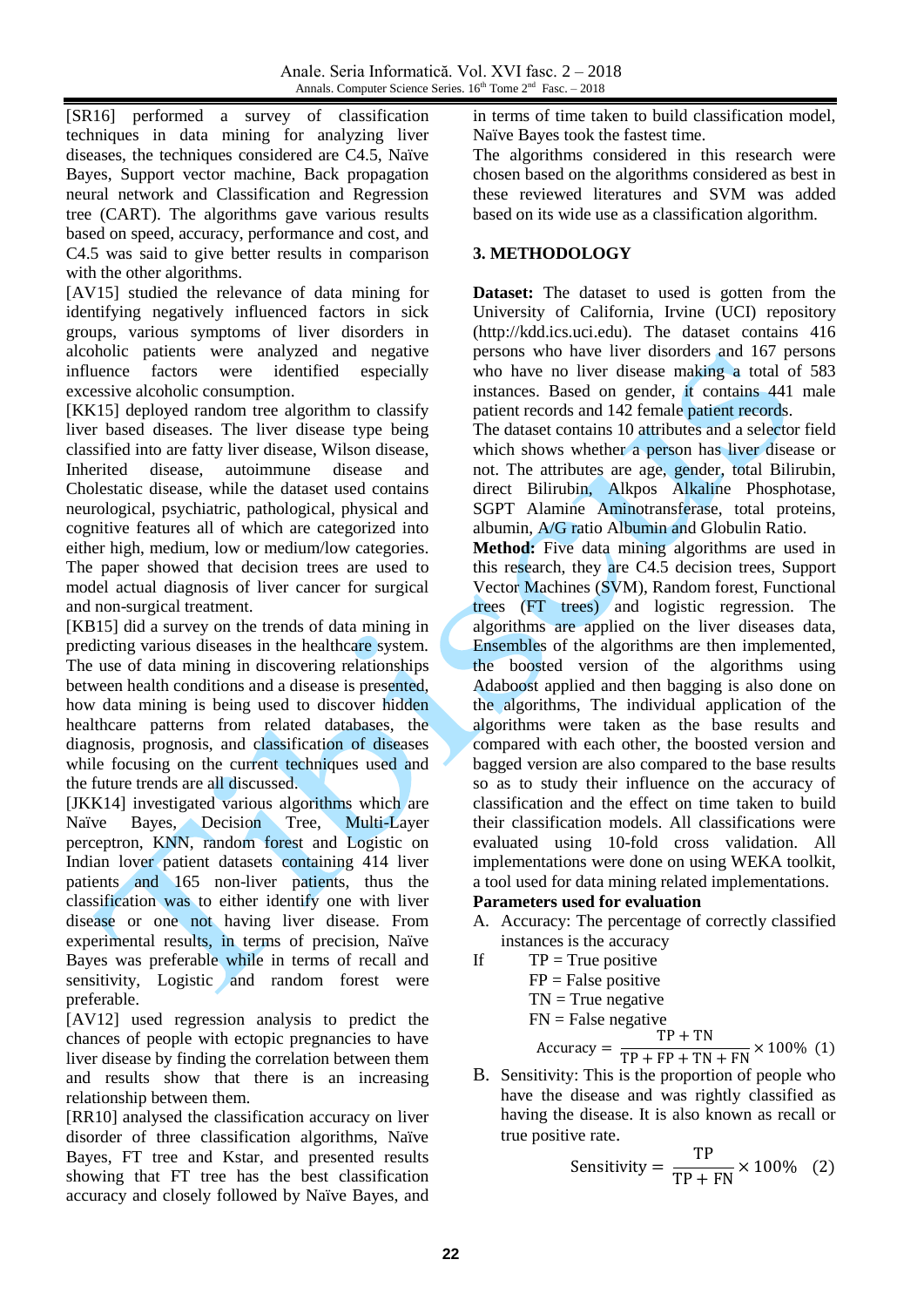

**Fig. 1: System Architecture**

C. Specificity: This is the proportion of the people who don't have the disease and are rightly classified as not having the disease. It is also known as true negative rate.

$$
Specificity = \frac{TN}{FP + TN} \times 100\% \quad (3)
$$

# **4. RESULTS AND DISCUSSION**

Comparing the accuracy of the algorithms, they all performed similarly with FT performing the least and Random forest performing the best, but not statistically significant at a 5% level of statistical significance. The accuracy of all the algorithms were reduced by the ensemble methods of bagging and boosting with the exception of bagged SVM which only increased the accuracy slightly. Boosting the algorithms seem to reduce the accuracy more in comparison with bagging the algorithms, the only exception to this is in Random forest where boosting has a slightly higher accuracy though still lower than random forest without an ensemble.

Support vector machine has the highest sensitivity at a 99% rate, implying that it classified those having the disease correctly almost all the time, followed by C4.5 decision tree. Both bagging and boosting also reduced sensitivity with boosting reducing sensitivity more than bagging. In a situation where we cannot afford to misclassify a person having liver disease as not having it, SVM is the go to algorithm to use for such classification.

In contrast to SVM's sensitivity, it has a very low specificity, meaning that as it is predicting accurately those having liver disease, it is also wrongly predicting a lot of people not having the disease as having the disease. Except for Random Forest where specificity reduced slightly, Bagging and Boosting increased the specificity of algorithms, though generally the specificity is low. Boosted FT tree has the highest specificity.

| Table 1: Accuracy of algorithms |        |               |                |  |  |  |
|---------------------------------|--------|---------------|----------------|--|--|--|
| Algorithms                      | Single | <b>Bagged</b> | <b>Boosted</b> |  |  |  |
| C4.5                            | 70.84  | 69.30         | 67.58          |  |  |  |
| <b>SVM</b>                      | 71.01  | 71.70         | 68.61          |  |  |  |
| FT                              | 69.13  | 68.95         | 67.41          |  |  |  |
| <b>Random Forest</b>            | 73.07  | 71.70         | 72.04          |  |  |  |
| Logistic regression             | 72.04  | 71.70         | 71.36          |  |  |  |

# **Table 2: Sensitivity of algorithms**

| $1.4010 \pm 0.00101 \times 10^{1}$ of $\mu_{\rm B}$ of $\mu_{\rm C}$ |        |        |                |  |  |  |
|----------------------------------------------------------------------|--------|--------|----------------|--|--|--|
| Algorithms                                                           | Single | Bagged | <b>Boosted</b> |  |  |  |
| C4.5                                                                 | 96.63  | 87.26  | 87.26          |  |  |  |
| <b>SVM</b>                                                           | 99.04  | 95.67  | 83.89          |  |  |  |
| FT                                                                   | 89.18  | 88.94  | 78.37          |  |  |  |
| <b>Random Forest</b>                                                 | 90.14  | 89.66  | 88.94          |  |  |  |
| Logistic regression                                                  | 91.11  | 90.62  | 88.94          |  |  |  |

### **Table 3: Specificity of algorithms**

| Algorithms           | Single | Bagged | <b>Boosted</b> |
|----------------------|--------|--------|----------------|
| C4.5                 | 6.59   | 24.55  | 18.56          |
| <b>SVM</b>           | 1.19   | 11.98  | 30.54          |
| FT                   | 19.16  | 19.16  | 40.12          |
| <b>Random Forest</b> | 30.54  | 29.95  | 29.94          |
| Logistic regression  | 24.55  | 24.55  | 27.54          |

# **5. CONCLUSION**

Homogenous ensemble methods of bagging and boosting did not cause any significant increase in the degree of accuracy and sensitivity in the prediction of liver diseases, in fact they reduced the accuracy and sensitivity in more cases with boosting causing a higher reduction. In contrast bagging and boosting were discovered to increase specificity in most cases with boosting increasing the specificity more. Thus in cases where cost of wrongly predicting a person who does not have the disease as having such, boosting algorithms is a method to consider.